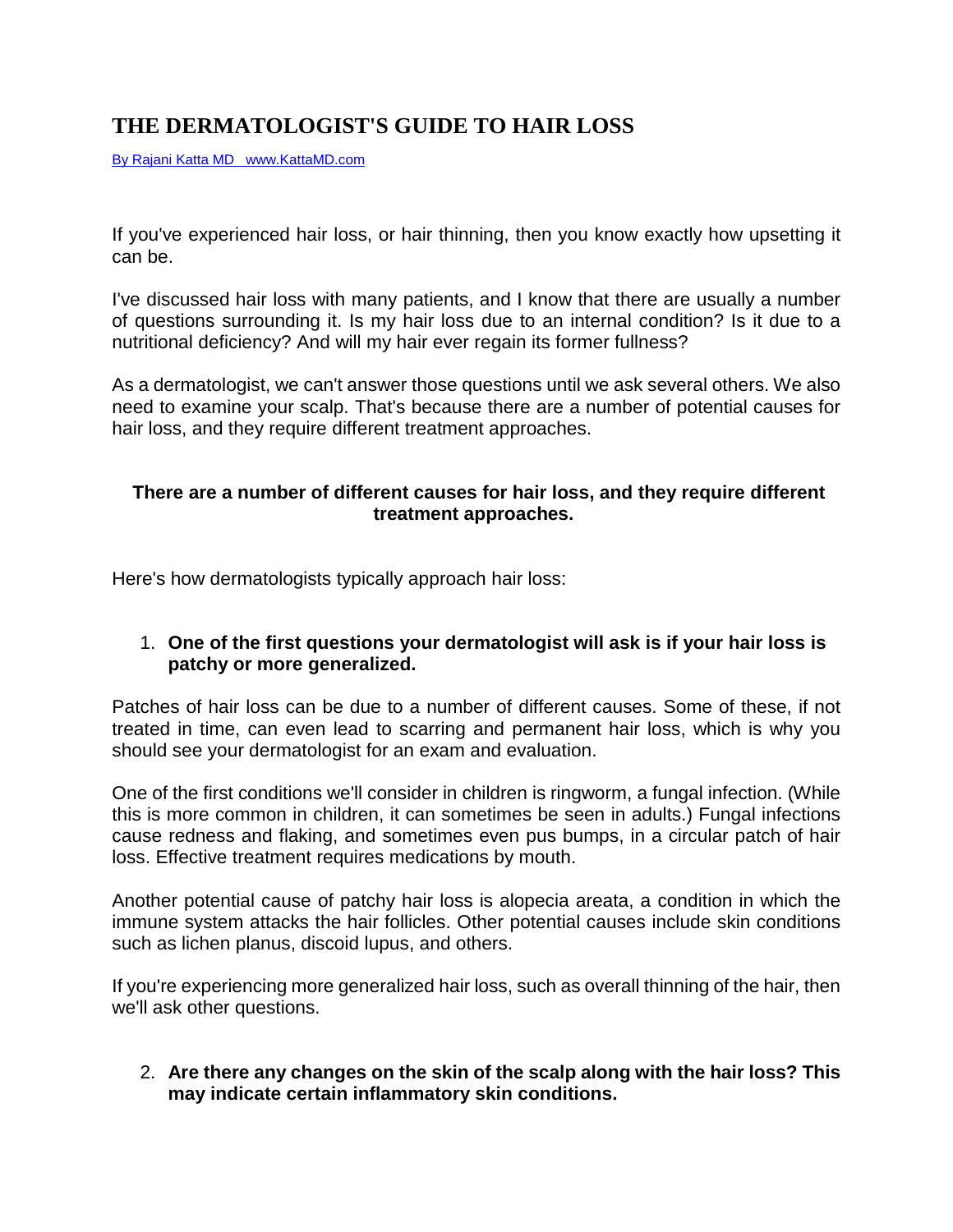If you're seeing redness, flaking, or scarring on the scalp, that's a potential clue to the presence of inflammation, and the need for treatment. Signs like this are an indication that you need to see your dermatologist.

# 3. **Is your hair falling out by the roots in large amounts?**

If so, then you might have telogen effluvium. Telogen effluvium (TE) is a condition in which the hair follicles go into a state similar to hibernation. In this state, the hairs may fall out by their roots in large amounts.

Sometimes patients with TE will describe what I call "the hairbrush sign": all of a sudden, whenever they brush their hair, that gentle action alone will pull out many more strands of hair than usual. Patients may also describe lots of hair falling out in the shower.

That's a sign that the hair follicles have gone into "hibernation". The medical term for this condition is telogen effluvium, and it indicates that the hair follicles have entered the telogen, or resting phase. Hair follicles cycle through different phases of growth, and in the resting phase, those hairs are very easily dislodged. They come out by the roots, which is why you'll see so many hairs in your hairbrush or in the shower drain.

Any severe physical stress to the body can trigger this state of hair follicle hibernation. Some common causes are pregnancy, severe illness, surgery, and even sudden rapid weight loss or low protein diets. Sometimes extreme stress can trigger this also. The hair loss is usually seen about 3 to 6 months after the triggering event, and it can then take another 3 to 6 months (or even longer) for the condition to reverse. But the good news is that, for most people, it does reverse.

# 4. **Have you had your thyroid and iron levels checked?**

Sometimes internal conditions can lead to hair loss. The most common of these are changes in thyroid levels or low iron levels.

#### 5. **Do you have any other symptoms, such as fatigue or weight gain? Even if you don't have any other symptoms, your dermatologist will often recommend testing for thyroid function.**

If you have generalized hair thinning or hair loss, one of the first conditions I'll consider is hypothyroidism. This refers to low thyroid hormone levels. In this state, some people will also experience other signs and symptoms, such as fatigue, weight loss, and feeling cold all the time. Other people won't have any symptoms at all.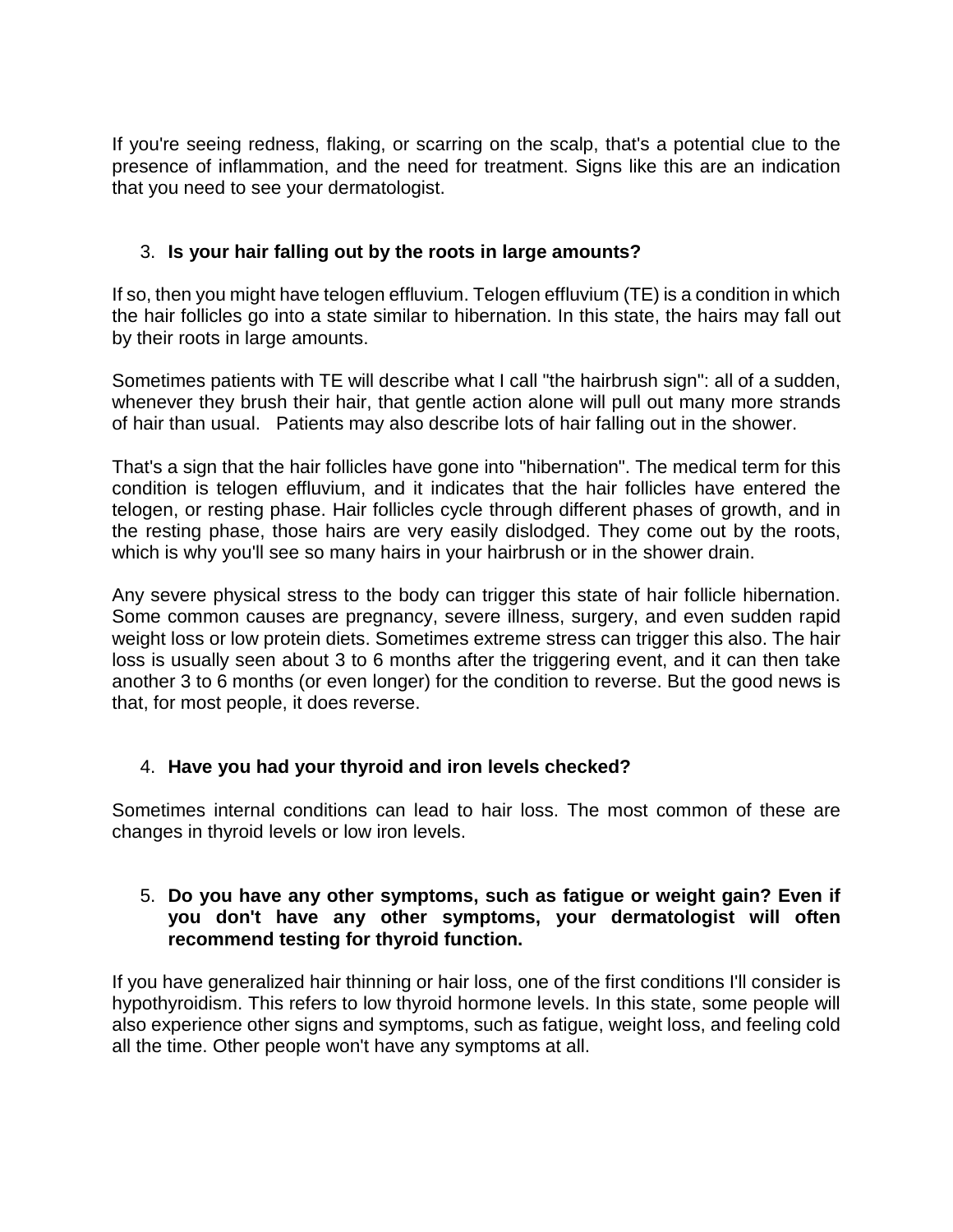That's why we often recommend testing thyroid function, via a lab test, in patients with generalized hair thinning. Treatment with thyroid hormone will usually reverse the hair loss, although it can take a while to see hair regrowth.

It's also important to note that other hormonal changes can trigger hair loss, such as a rise in androgen levels. If you have other medical conditions, you'll need to discuss these with your dermatologist.

#### 6. **Are you at risk for nutrient deficiencies? Some surprising factors can put you at risk, such as being a premenopausal woman.**

When we think about all-over hair thinning, one other potential cause to consider is nutrient deficiencies. The most common of these is iron deficiency, especially in premenopausal women due to menstrual blood loss.

Low iron may result in anemia, which shows up on lab testing as a low hemoglobin level. Even without anemia, though, you may have low iron stores. This is diagnosed via a blood test, specifically a serum ferritin level.

Other nutrient deficiencies can also trigger hair loss. The table below, from an article we published on the topic of diet and hair loss, outlines risk factors for certain nutrient deficiencies. If you fall into one of these categories (such as being vegan or having medical conditions that result in malabsorption) then we recommend testing for nutrient levels.

Recent research suggests that if your hair loss is associated with scalp symptoms, especially itching or burning of the scalp, then you're at higher risk for B12 deficiency, and may need to get tested for that nutrient as well.

#### 7. **What medications, herbs, and supplements do you take? Many surprising medications and supplements can trigger hair loss, such as vitamin A in high doses.**

It's important to look at all of the medications, herbs, and supplements that you take, and discuss these with your physician. Hair loss can be triggered by a number of different medications and supplements, although there's a lot of variability in how individuals react to medications. Some possible triggering medications include steroids by mouth, antidepressants, and isotretinoin. Isotretinoin (also known as Accutane) is a derivative of vitamin A that's used to treat severe acne. In fact, even vitamin A in high doses can trigger hair loss.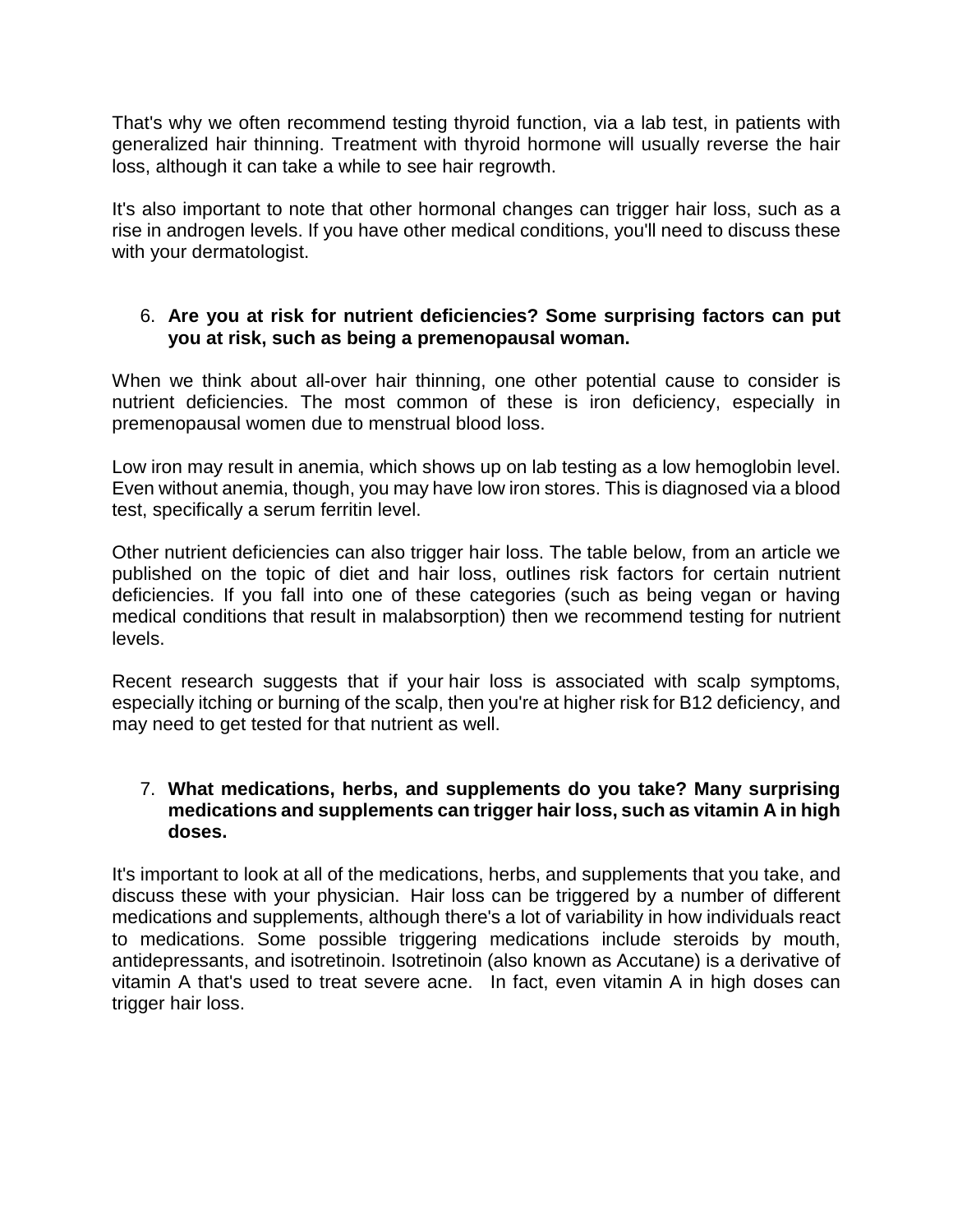# 8. **Don't take a hair loss supplement without reading this first.**

When people first notice hair loss, sometimes they turn to hair loss supplements. But that can actually be a problem.

Why? For several reasons.

#### The first is that **high doses of some common vitamins and minerals can actually trigger hair loss.**

We know that vitamin A in high doses can trigger hair loss. But there are other vitamins and minerals that can also trigger hair loss, including vitamin E and selenium.

In one of our published medical journal articles, we reviewed the link between diet and hair loss. We looked at the ingredients of common hair loss supplements sold online, and found that many contain Vitamin A, Vitamin E, selenium, or even a combination of these. This can be a problem, depending on the doses, and especially if you're already getting more than enough of these nutrients in your diet. That's because excessive levels of these nutrients in your body can actually lead to more hair loss.

The second issue with supplements is the lack of FDA oversight. **The FDA does not require ANY studies of effectiveness, or even any studies proving safety, prior to a supplement hitting the market.**

In other words, the FDA does not regulate herbs and supplements in the same way that they do pharmaceuticals. With prescription medications, the manufacturer needs to prove safety and efficacy prior to marketing a medication. With herbs and supplements, there's no such requirement. A manufacturer can just start selling them. And while you would assume that supplement manufacturers would follow good manufacturing practices, there's plenty of evidence to show that some of them just don't.

Recalls have been issued for multivitamins that contain extremely high doses of some vitamins and minerals, and other products that have been adulterated with prescription medications. A number of products have been recalled due to bacterial or fungal contamination.

The third issue with supplements is that **they may contain ingredients that have the potential to cause dangerous interactions with other medications.** You should be especially careful if you're reaching for a supplement with multiple ingredients, because the FDA does not require any warning labels on supplements about interactions. For example, saw palmetto, which is found in some OTC "hair loss supplements", has been reported to potentially interact with medications such as coumadin to increase bleeding time.

Finally, remember that for some herbal products, we just don't know the potential longterm side effects, because those studies just haven't been done. This is true even for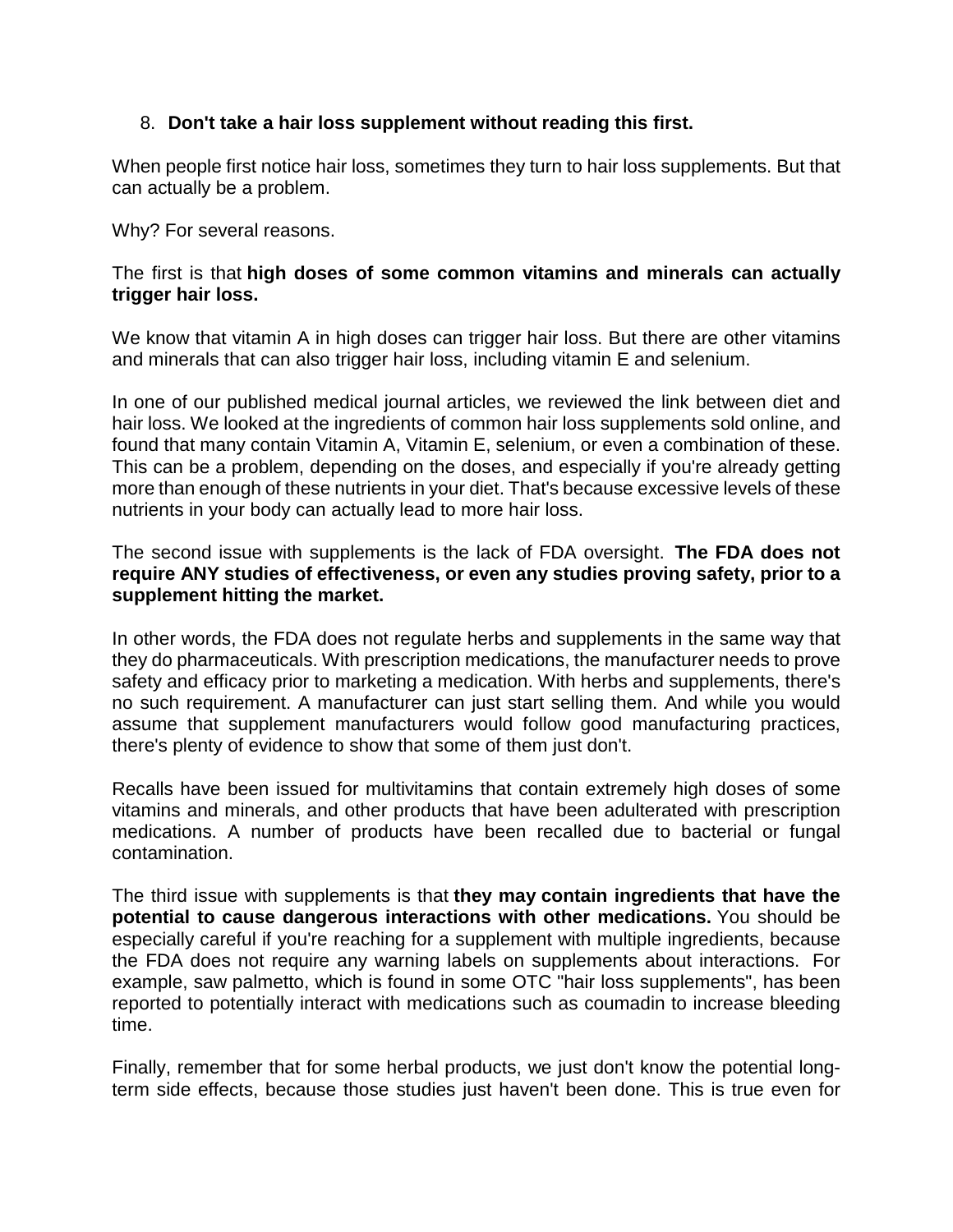supplements with published studies that have reported on short-term safety. For example, if a supplement contains ingredients that have hormone-like effects, what happens when you take that product for 2 years or more? For many, we simply don't know.

It's very challenging to keep up with these issues, because there are more than 50,000 supplements sold in the United States. If you're considering a supplement, or if your physician has recommended a specific vitamin or mineral that you should be taking, I recommend seeking an independent review to identify which brands and products are of the highest quality.

#### **One resource that provides independent laboratory testing and medical literature reviews of supplements is Consumer Lab (www.ConsumerLab.com).**

#### 9. **Even without a family history of hair loss, you can develop male pattern or female pattern hair loss.**

If your dermatologist has excluded other potential causes of generalized thinning, then you may have what is known as male pattern or female pattern hair loss. While some people have a family history of this type of hair thinning, others do not.

Do you have a family history of hair loss? Surprisingly, this question is not as predictive of hair loss as one would think. The genetics of hair loss are complex, and although a family history of early hair loss may lead to an increased risk in some persons, many people develop hair loss despite having no family history of the condition.

In men, we call this male pattern hair loss, and one of the features is a receding hairline. In women, this is called female pattern hair loss, and this is usually first seen as a widening part or thinning of the hair on the crown of the scalp. With thinning on the crown, you may be able to see the scalp more easily.

For this type of hair loss, your dermatologist will usually recommend using topical minoxidil (brand name Rogaine), which may be applied to the scalp in the form of drops or a foam. This is sold over the counter. (See below for more details.) For men, a prescription medication known as finasteride 1 mg (brand name Propecia), taken by mouth, may be prescribed by your physician.

#### 10.**No over the counter shampoos or oils have been proven to help slow down hair loss, although some may help minimize the visible appearance of hair loss.**

Patients often ask me if any over the counter products can be used to help reduce hair loss. In terms of shampoos and oils, none have been proven to help slow down hair loss. Some of the shampoos, such as volumizing shampoos, may be reported to be helpful because they change the appearance of the hair to minimize the visible effects of